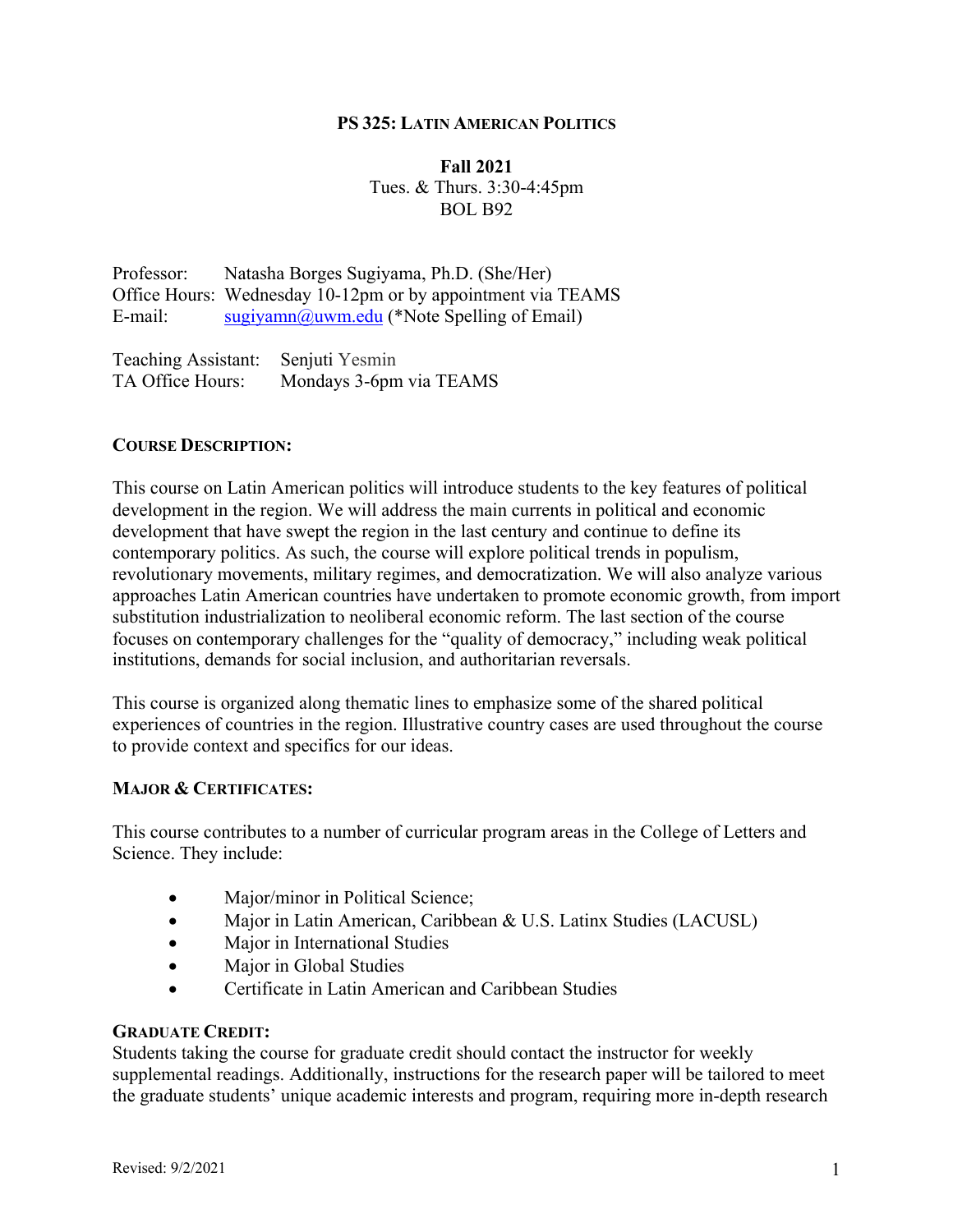and a lengthier written product (20-25 pages). The research paper should reflect the high quality (draft) academic conference paper.

### **LETTERS & SCIENCE RESEARCH REQUIREMENT:**

This course fulfills the College of Letters and Science's research requirement. Students in Political Science and LACUSL can take this course to fulfill their research experience requirement.

### **STUDENT LEARNING OUTCOMES:**

- 1. Able to explain competing explanations for the causes of Latin American political and economic development.
- 2. Demonstrate depth of knowledge of the region and will be able to explain the similarities and differences in the politics of countries within Latin America.
- 3. Express their knowledge on the causes and consequences of democratization in the region, but also assess the quality of democracy in the region and for a Latin American country.
- 4. Analyze a country's contemporary challenges with democracy by engaging in independent research and written analysis of key findings.

### **COURSE REQUIREMENTS & RESPONSIBILITIES** (Please read carefully)**:**

Students are expected to attend class regularly and keep up with the weekly readings. Grades will be assessed according to students' performance on in-class participation, quizzes, examinations, and written assignments. A breakdown for course assignments follows:

| Map Quiz      | $5\%$  | Paper Proposal        | 10%   |
|---------------|--------|-----------------------|-------|
| Mid-Term 1    | $25\%$ | <b>Research Paper</b> | 25%   |
| Mid-Term 2    | 25%    | Extra Credit:         | $1\%$ |
| Participation | $10\%$ |                       |       |

Map-Quiz: The map quiz will test your knowledge of the region's political geography.

Exams will consist of short IDs, short-answer questions, and essays. Each exam is noncumulative and will cover the material up to the exam date. The purpose of the exam is to test students' underlying understanding of the readings and lecture material. This means exams will focus on core concepts and arguments, not factoids and dates.

Students who for any reason miss an in-class exam without *prior* approval by the instructor will not receive credit for the exam. Make-ups are permitted only in exceptional circumstances (e.g. illness, family crisis, etc.)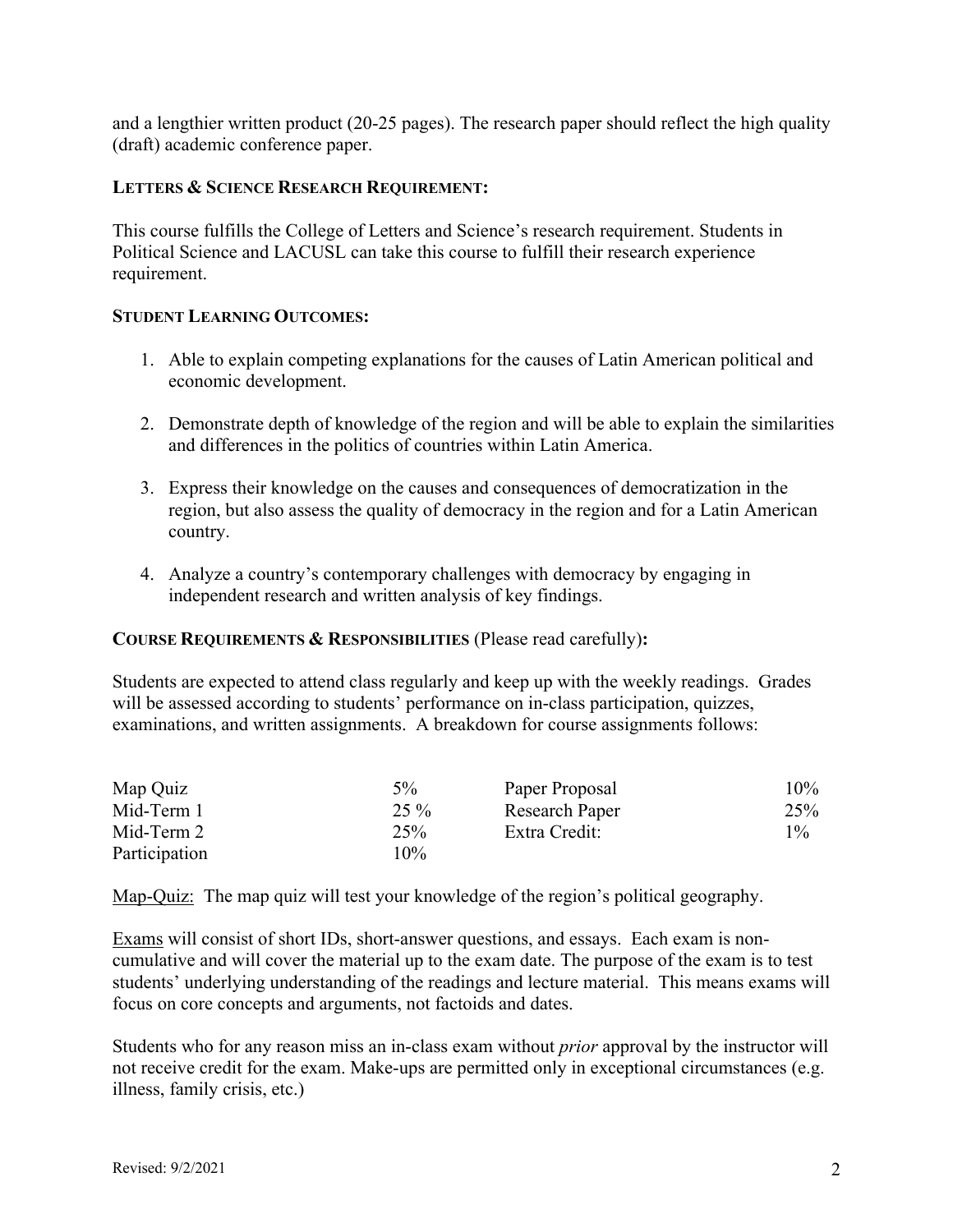Research Paper Proposal: The research paper proposal is designed to assist students in writing the research paper and provide early feedback in the writing process. This assignment should include a short synopsis of your topic and basic argument, brief outline of the paper, and preliminary references. The proposal will be due in class (hard copy) as well as uploaded to the Canvas drop box. Detailed instructions on the assignment will be distributed and discussed in class. Late submissions automatically drop 1/3 a full letter-grade for every day it is past due.

Research Paper: The research paper (10-12 pages) will explore contemporary politics in Latin America for a country of your choice. The paper will be due *in class (hard copy) and uploaded to the Canvas drop box*. Detailed instructions on the assignment will be distributed and discussed in class. Late papers automatically drop 1/3 a full letter-grade for every day it is past due.

In-Class Participation: Students will have opportunities throughout the semester for structured as unstructured in-class participation. All students are expected to come to class having completed the material. See details on class attendance policies related to covid-19 mitigation measures below.

As part of in-class participation, for each class session, students will submit an Index Card with the following:

TOP FRONT: Student's Name and Date

BACK: 1) Identify a thesis, statement, or research finding from the reading that you found interesting, including the page number. 2) Explain why you found that section of the reading interesting. (Questions, concerns, or other reactions welcome).

*Index cards are due at the start of each class session.* If a student is absent for any reason, please contact the instructor. Submissions via e-mail will be accepted with instructor approval.

The instructor reserves the right to hold *pop-quizzes*. Occasional pop-quizzes will be graded on a three-point scale (not-submitted/submitted but incomplete/submitted and complete response).

Planned Extra Credit: Add a photo of yourself (or avatar) to your Canvas profile. Due by Thursday, Sept. 12<sup>th</sup> at 11:59pm.

Optional Extra Credit: UWM hosts a number of speakers and events on campus related to Latin America. Opportunities to earn extra credit for attending a campus event will be announced throughout the semester.

Final grades will comprise of students' cumulative average on all assignments. Students with the following numerical average will earn: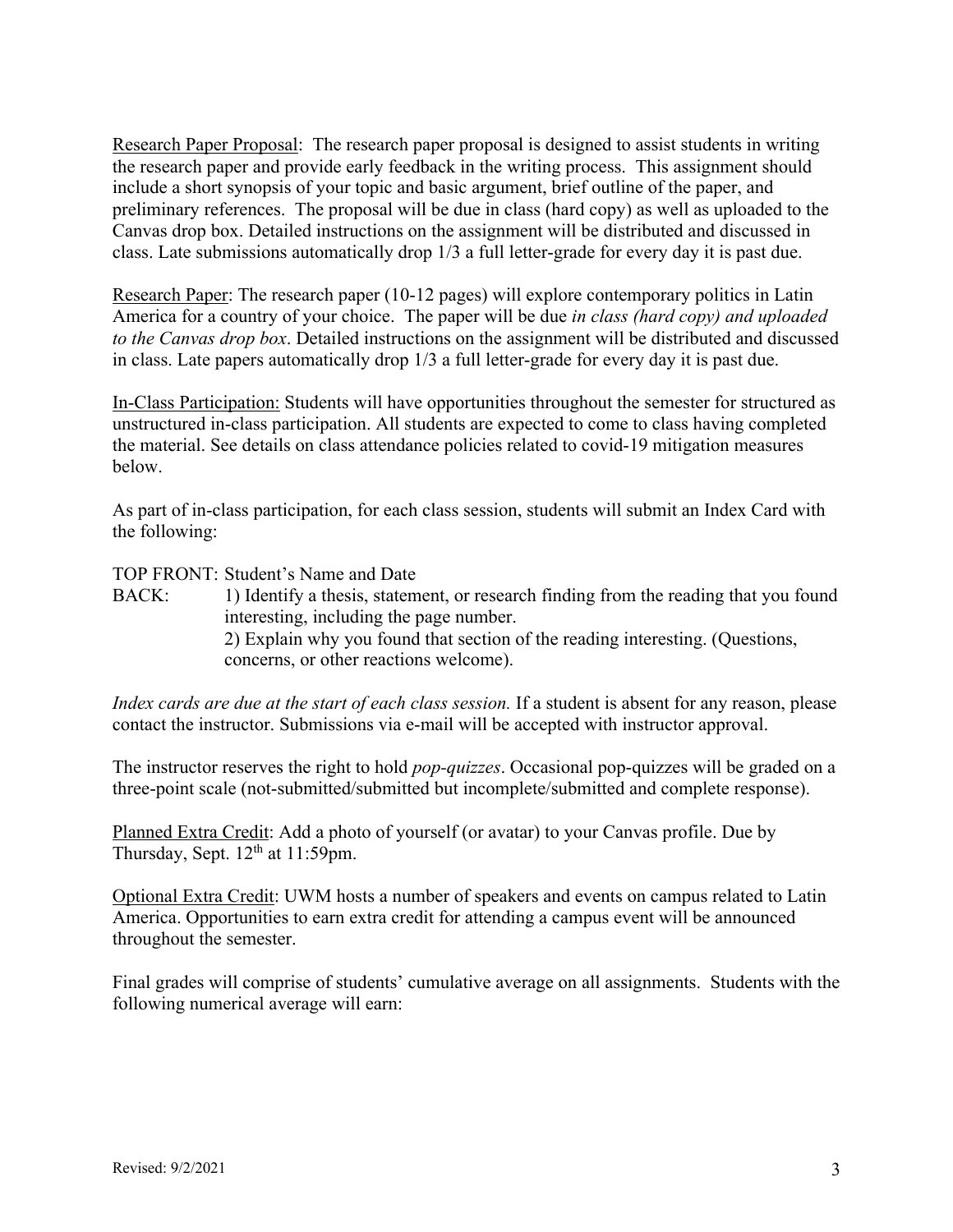| A: 94 to 100     | Excellent |
|------------------|-----------|
| $A-: 90-93$      | Very Good |
| $B+: 87-89$      |           |
| $B: 84-86$       | Good      |
| $B-: 80-83$      |           |
| $C^{+}$ : 77-79  |           |
| $C: 74-76$       | Fair      |
| $C-: 70-73$      |           |
| $D+: 67-69$      |           |
| $D: 64-66$       | Poor      |
| $D-: 60-63$      |           |
| F: Less than 60. | Failure   |

There will be no grading curve for this course; if all students earn an "A" that is what all will receive.

Students are responsible for anything that occurs in class, including for instance announcements that are made, assignments that are handed out, and any schedule changes. If you become ill or need to quarantine due to covid-19 (or related challenges), please contact Prof. Sugiyama ASAP so you can stay informed about the course. *Remember to check the canvas website regularly. You should check that the e-mail provided to the university is correct and functioning, so that you receive course emails.*

Last, a note on readings. This course is designed to be challenging and (I hope) rewarding. As such, you will be reading from various sources, including articles, book chapters, and a textbook. Given the varied nature of the readings, expect to devote time to careful reading of each piece. Plan to complete your readings prior to class so that you can follow the lecture, ask questions, and fully participate.

Expectations of your time: Be involved! I assume you are taking this course because you are interested in this topic and not simply because it meets a graduation requirement. You will have ample opportunity in class to share your interests and ideas. This course is designed to be challenging and rewarding. I expect that you will keep up with readings prior to classes each week. The amount of reading varies with each topic and article; some readings require in-depth study, while others can be read more quickly. A general rule-of–thumb is spending 3 hours outside of class per credit. So, you should plan to spend about 9 hours per week taking notes on readings and doing assignments. Attendance and active engagement in class are required and count toward your final grade.

|                                                  | Undergrad |
|--------------------------------------------------|-----------|
| Time in the classroom (face-to-face instruction) | 37.5      |
| Time spent on reading course material            | 75.5      |
| Time taking preparing for quiz and exams         | 10        |
| Time for completing assignments                  | 25        |
| <b>Total Hours</b>                               |           |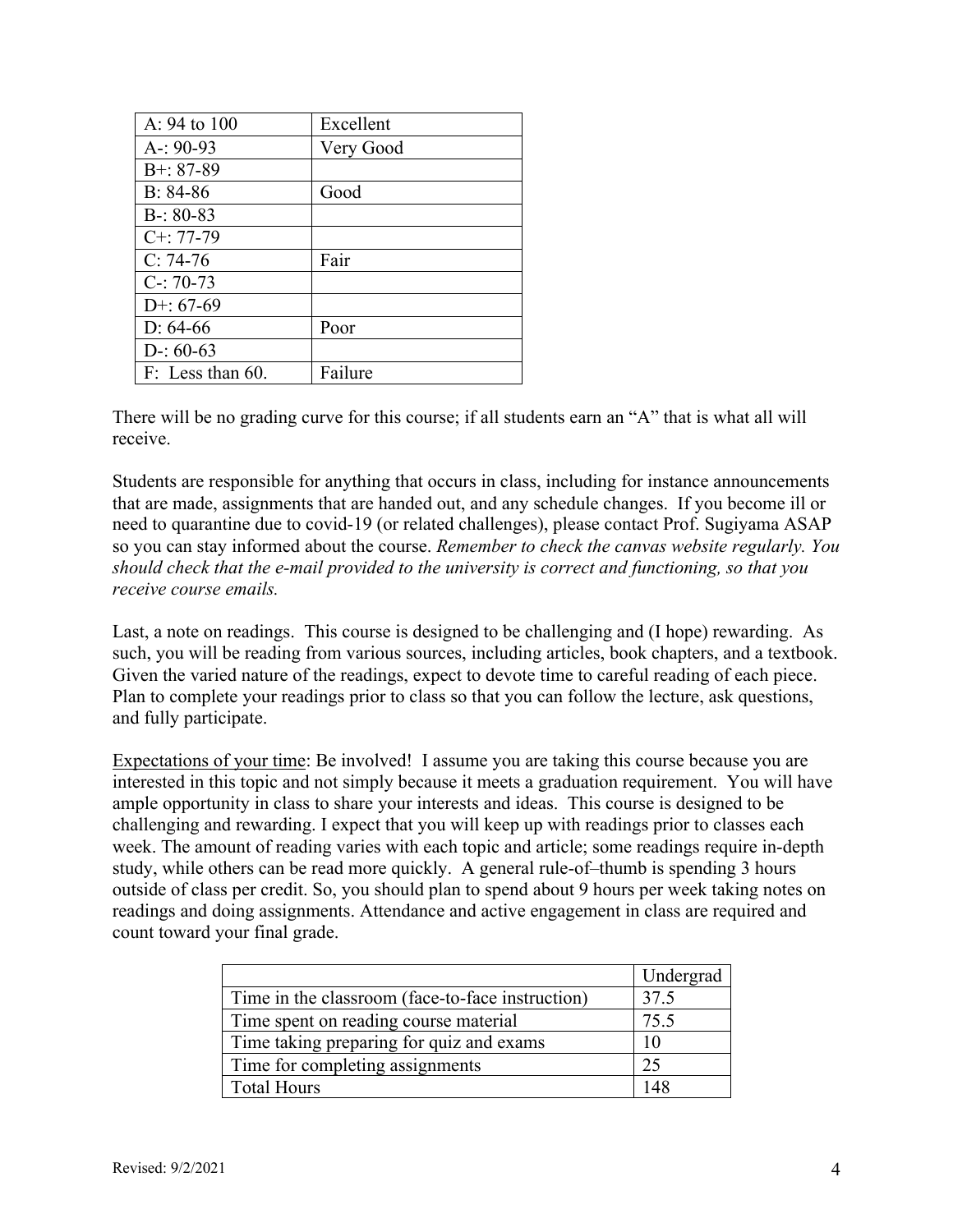### **ADDITIONAL ADMINISTRATIVE ISSUES:**

Attendance: Regular attendance is expected (see covid-19 policies below). Please notify the instructor if you will have difficulty making it to class.

Class Etiquette: Please respect your instructor and fellow classmates by arriving to class on time. Please make an effort to use the facilities before class so that you do not have to take bathroom breaks in the middle of class.

In-Class Electronic Usage: Please respect the instructor and your fellow colleagues by turning off all ringing or beeping devices during class. Laptops are permitted for note taking purposes only as Internet web surfing is a distraction to those around you. Usage of cell-phones during class is strictly prohibited. This means no texting during class.

Canvas: We will use Canvas for supplemental readings, grade management, and occasional announcements. Please log-in and check the course site on a regular basis.

E-mail: The best way to contact me is via e-mail. Please note however that e-mail is best suited for short inquiries and administrative matters. Questions about course content should be made in person, before or after class, or during office hours.

Disability Accommodations: At the beginning of the semester, students with disabilities who need special accommodations should notify the instructor by presenting a letter prepared by the Student Accessibility Center (SAC). To ensure that the most appropriate accommodations are provided, students should contact the SAC Office. For more information, see: http*://www.uwm.edu/Dept/DSAD/SAC/SACltr.pdf*

Religious Beliefs Accommodation: On occasion, students may find it necessary to miss class in order to observe a religious holiday. In order to ensure reasonable accommodation, students should inform the instructor of the conflict prior to the holiday. Any conflicts with assignments, tests, or other coursework must be addressed before the due date. For more information, see http://www.uwm.edu/Dept/SecU/acad%2Badmin\_policies/S1.5.htm

Academic Misconduct: Students who violate University rules on scholastic dishonesty are subject to disciplinary action and disciplinary sanctions by the University. Since such dishonesty harms the individual, all students, and the integrity of the University, policies on scholastic dishonesty will be strictly enforced. For more information, see: http://www.uwm.edu/Dept/OSL/DOS/conduct.html

Incompletes: For more information on UWM's policy on incompletes, see: http://www.uwm.edu/Dept/SecU/acad%2Badmin\_policies/S31.pdf

Military Duty: Students called up for active military duty should contact the instructor for accommodation. For more information on the university's policies, see: http://www3.uwm.edu/des/web/registration/militarycallup.cfm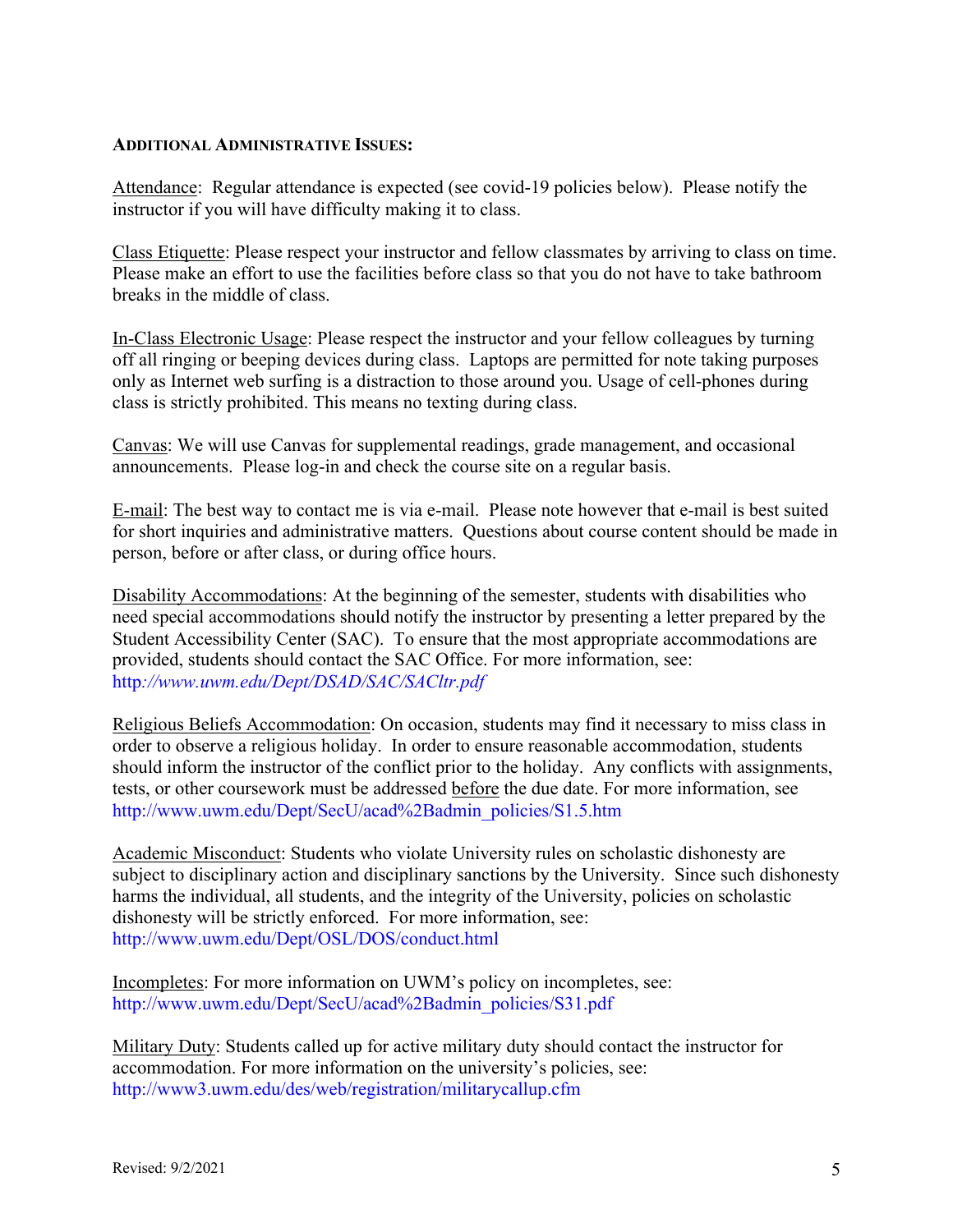Discriminatory Conduct: For information on definitions of discrimination, harassment, abuse of power, and the reporting requirements of discriminatory conduct, see: http://www.uwm.edu/Dept/SecU/acad%2Badmin\_policies/S47.pdf

## **UWM Fall 2021 Covid-19 Policies1**

1. Panther Community Health and Safety Standards

UWM has implemented reasonable health and safety protocols, taking into account recommendations by local, state and national public health authorities, in response to the COVID-19 pandemic. As a member of our campus community you are expected to abide by the Panther Interim COVID- Related Health & Safety Rules. These standards apply to anyone who is physically present on campus, in UWM-controlled facilities, or participating in a UWMsponsored activity.

2. With respect to indoors spaces on UWM facilities (classrooms, labs, performance spaces, etc.): • Masks are always required while indoors on UWM campuses and in UWM-controlled facilities, with limited exceptions – environments where hazards exist that create a greater risk by wearing a mask (for example, when operating equipment in a lab with the risk of a mask strap getting caught in machinery, or when flammable materials are being used). Such exceptions must be approved in advance.

- A student who comes to class without wearing a mask will be asked to put on a mask or to leave to get one at a mask handout station. Failure to do so could result in student discipline.
- You should check daily for COVID symptoms by completing the self-check at https://uwm.edu/coronavirus/symptom-monitor/. Symptoms may appear 2-14 days after exposure to the virus and include fever, cough, or shortness of breath or difficulty breathing. See the CDC's Website for more information about COVID-19 symptoms.
- If you test positive for or are diagnosed with COVID-10 based on symptoms, you should complete this Dean of Students Office form: https://cm.maxient.com/reportingform.php?UnivofWisconsinMilwaukee&layo ut id=4. By doing so, you will get information on resources, help UWM identify individuals you may have come into contact with on campus so that UWM can work with the local health department, and allow UWM to clean campus areas you visited as appropriate.

## 3. Attendance Policy

*Do not attend your in-person class if you have COVID-19, if you are experiencing symptoms consistent with COVID-19, if you have been in close contact with others who have symptoms, if* 

<sup>&</sup>lt;sup>1</sup> UWM Campus policy updated: August 16, 2021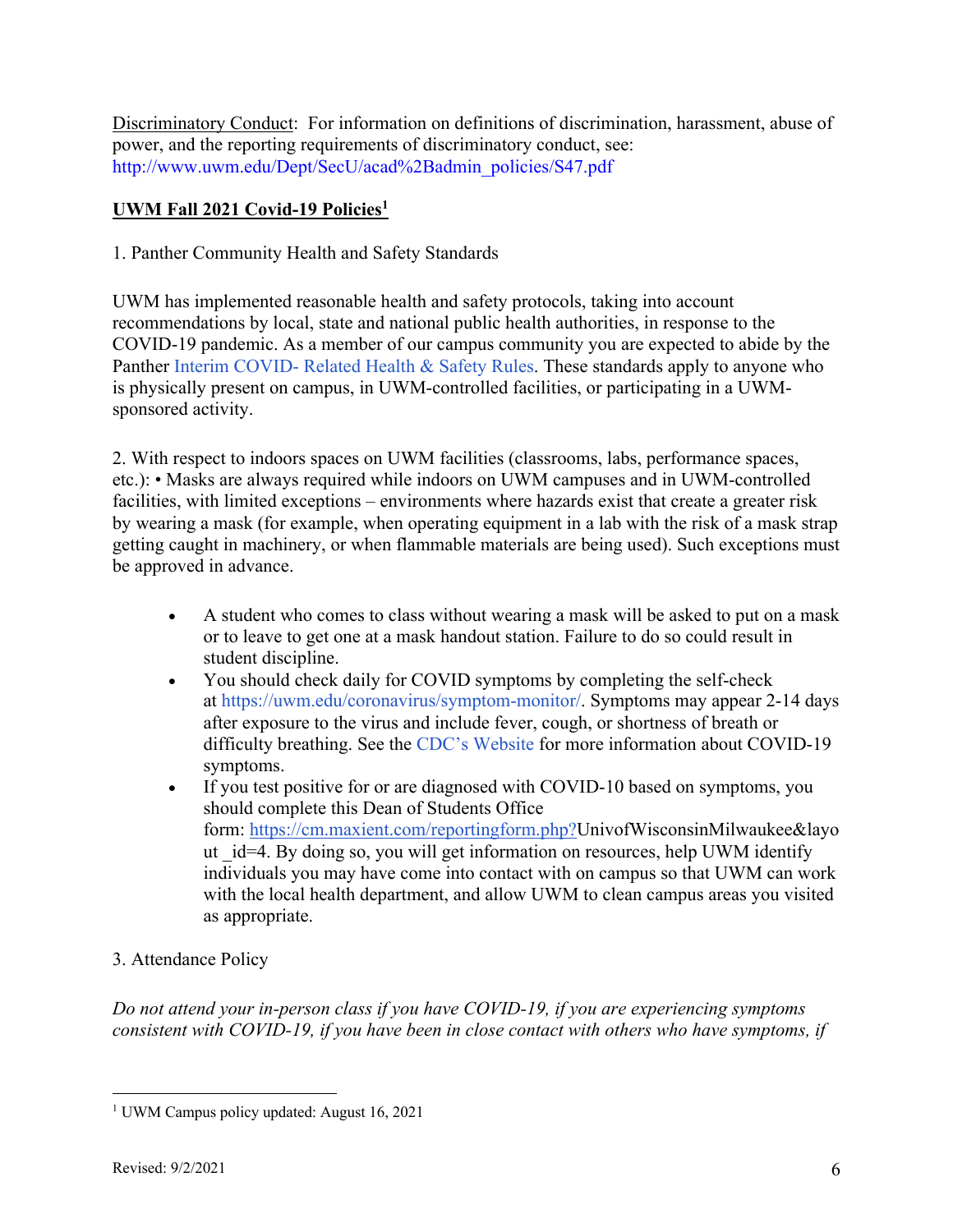*you need to care for an individual with COVID-19, or have other health concerns related to COVID-19.*

- You should be aware of each of your course's attendance policies. In case of illness, you should contact me immediately to discuss options for completing course work while ill.
- Notify me in advance of the absence or inability to participate, if possible.
- Participate in class activities online and submit assignments electronically, to the extent possible.
- Reach out to me if illness will require late submission or other modifications to deadlines.
- If remaining in a class and fulfilling the necessary requirements becomes impossible due to illness, contact me to discuss other options.

As your instructor, I will trust your word when you say you are ill, and in turn, I expect that you will report the reason for your absences truthfully.

## 4. Class Content

- **Face-to-Face Class Recording** (Lecture Capture) Our class sessions will be audiovisually recorded for students who are unable to attend in person and for students who are unable to attend at the scheduled time. Students who participate during an in-person class session are agreeing to have their audio/video or image recorded.
- 5. Potential for Reversion to Fully Online Instruction

Changing public health circumstances for COVID-19 may cause UWM to move to fully online instruction at some point during the semester. UWM will communicate with students about moving to fully online instruction if the situation develops.

6. Navigate Student Success Platform and Mobile App

Students are encouraged to use a tool called Navigate. This tool can help you learn about academic resources, set up study groups in your courses, make appointments with your academic advisor, get reminders on important dates, and much more. In addition, Navigate allows instructors to send Progress Reports to students throughout the term, allowing for updates on your academic progress in a course in addition to your grade. You can log into the platform here: https://uwmilwaukee.campus.eab.com/ or by finding the Navigate link under the Current Students tab on the UWM home page. More information on how you can use Navigate and the app, including tutorials, can be found on UWM's Navigate website.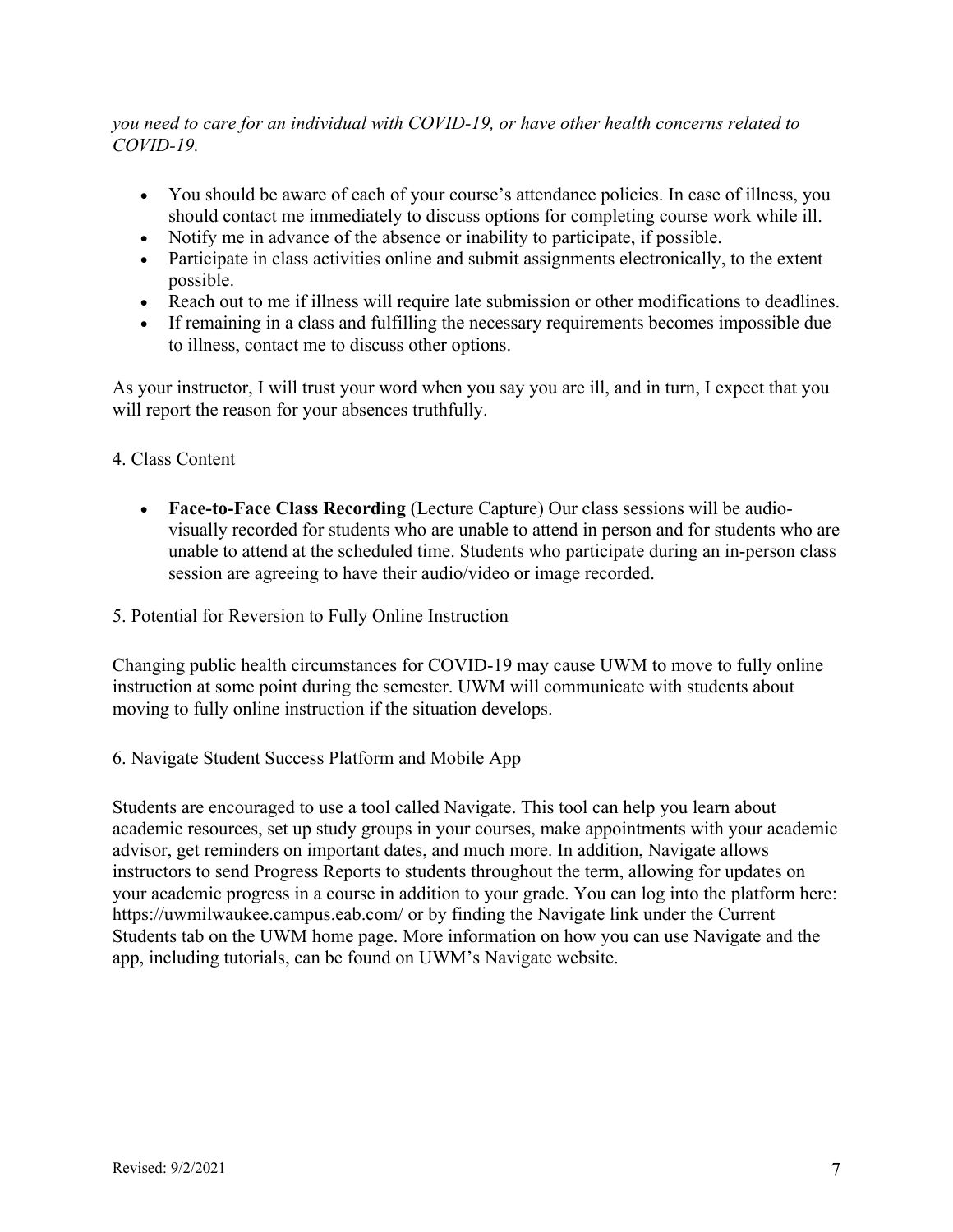### **IMPORTANT DATES:**

| Map-Quiz:              | Thursday, Sept. 14th (In-class)                                         |
|------------------------|-------------------------------------------------------------------------|
| Extra Credit:          | Thursday, Sept. 14th (Online by midnight)                               |
| Mid-Term Exam $#1$ :   | Thursday, Oct. 14th (In-class)                                          |
| Paper Proposal:        | Thursday, Oct. 21 <sup>st</sup> (Hard Copy In-class & Upload to Canvas) |
| <b>Research Paper:</b> | Tuesday, Nov. $30th$ (Hard Copy In-class & Upload to Canvas)            |
| Mid-Term Exam $#2$ :   | Thursday, December $16th$ from 3-5pm                                    |
|                        | (During Scheduled Final Exam Period)                                    |

### **READING:**

All required readings are available on the course CANVAS portal. If you prefer hard copies of the books we use in this course, please find the full book details for purchase.

- 1. Hillman, Richard S. Ed. 2011. *Understanding Contemporary Latin America.* Boulder: Lynne Rienner. ISBN: 978-1588267917
- 2. Winn, Peter. 2006. *Americas: The Changing Face of Latin America and the Caribbean*. Berkeley: University of California Press. ISBN: 9780520245013

The above books are readily available used for purchase via e-retailers. They are *also* available at the UWM Golda Meir Library's Reserve Desk (2-hour reserve). You may also find some copies at the library for regular use and check-out, consult the library for loan periods.

### **WEEKLY READINGS:**

| <b>Introduction to the Course</b>                                | Week 1: $(9/2)$       |  |
|------------------------------------------------------------------|-----------------------|--|
| <b>Introduction: Culture, Geography, &amp; Colonial Legacies</b> | Week 2 $(9/7 \& 9/9)$ |  |
| 9/7                                                              |                       |  |
| Hillman, Chapter 1 Introduction.                                 |                       |  |
| Winn, Peter. Chapter 1 Americas.                                 |                       |  |
| Hillman, Chapter 2: Latin America: A Geographic Preface.         |                       |  |

Hillman, Chapter 4: Latin American Politics. {Skim for Course Themes}

### 9/9

Mahoney, James. Long-Run Development and the Legacy of Colonialism in Spanish America. *The American Journal of Sociology*, Vol. 109 (1): 50-106.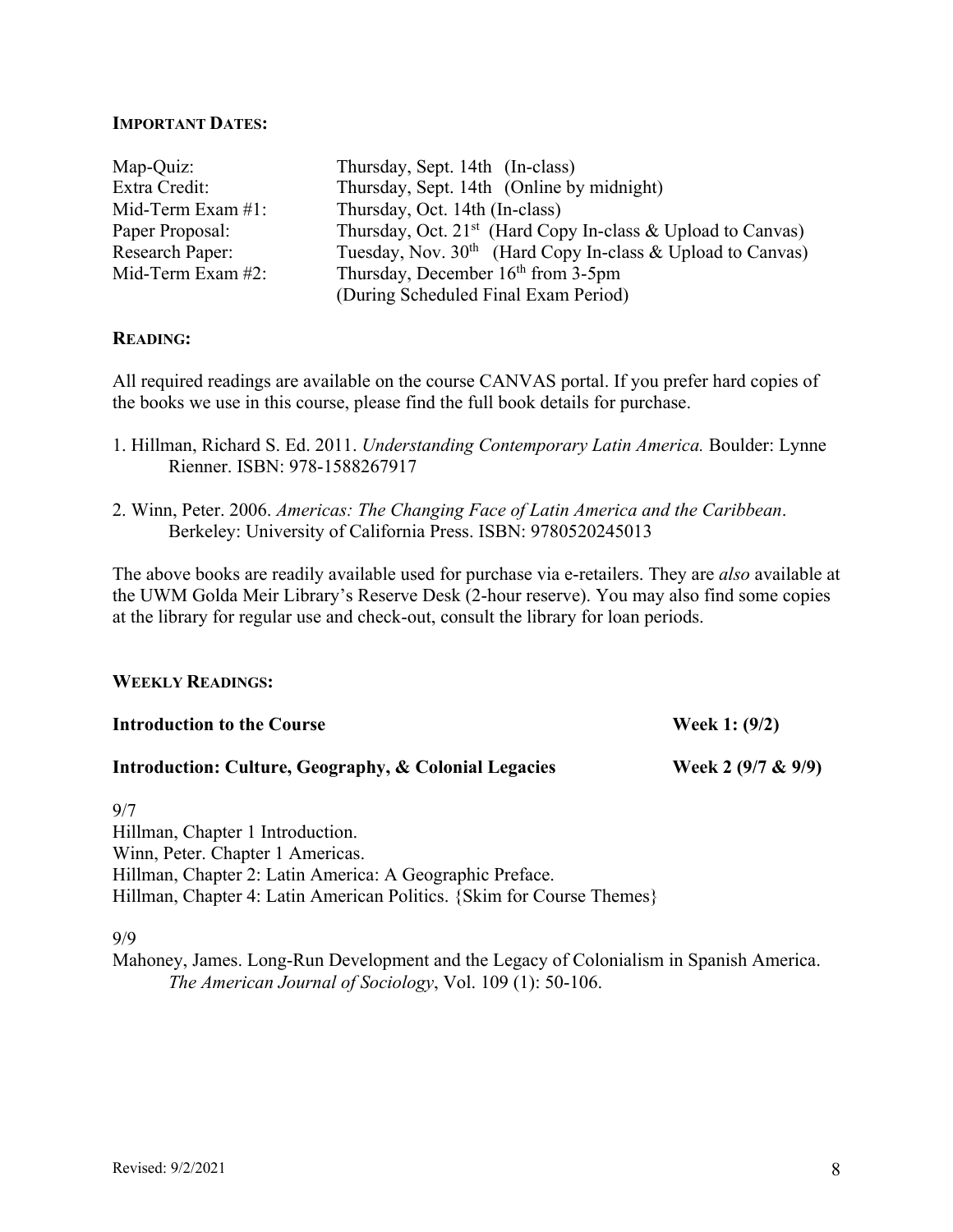# **Populism & Industrialization** Week 3 (9/14 & 9/16)

9/14 Hillman, Chapter 6: Economies of Latin America, pp 139-161. Winn, Chapter 3: The Perils of Progress, pp. 85-122.

## 9/16

Winn, Chapter 4: A Second Independence? pp. 126-164. Kaufman, Robert R. and Barbara Stallings, "The Political Economy of Latin American populism" in R. Dornbush and S. Edwards eds. *The Macroeconomics of Populism in Latin America*. Chicago: Chicago University Press. pp. 15-43.

> \*\*\* **Map Quiz**, Thursday, September 14<sup>th \*\*\*</sup> \*\*\* **Extra Credit** due September 14h at 11:59pm \*\*\*

## **Military Regimes & Bureaucratic Authoritarianism Week 4 (9/21 & 9/23)**

 $9/21$ Hillman, Chapter 5: The Military. Winn, Chapter 5: Capital Sins, pp. 165-213.

## 9/23

Collier "Overview of the Bureaucratic-Authoritarian Model" in *The New Authoritarianism in Latin America.* Princeton: Princeton University Press. pp. 19-32.

Note: Our session on 9/23 will end at 4:25pm due to a virtual CLACS Fellows program on Brazil. The class is invited to join the virtual gathering, which will address 3 UWM faculty members' research with Brazilian partners, on topics related to crisis. Further details are TBA.

## **Human Rights ('Dirty Wars') Week 5 (9/28 & 9/30)**

9/28

Feitlowitz, Marguerite. 1998. *A Lexicon of Terror: Argentina and the Legacies of Torture*. New York: Oxford University Press. Introduction & Chapter 1, pp. 3-62.

O'Donnell, Guillermo. 1999. "Democracy in Argentina: Macro and Micro" in *Counterpoints: Selected Essays on Authoritarianism and Democratization*. Notre Dame: University of Notre Dame Press.

9/30

Watch:

Mandelbaum, Juan. 2008. Our Disappeared. Argentina (Via Canvas)

Jelin, Elizabeth and Celina Van Dembrouke. 'Human Rights and Memory Politics under Shifting Political Orientations' in Manuel Balán and François Montambeault Eds. *Legaices of the*  Left Turn in Latin America: The Promise of Inclusive Citizenship. University of Notre Dame Press. Pp. 185-211.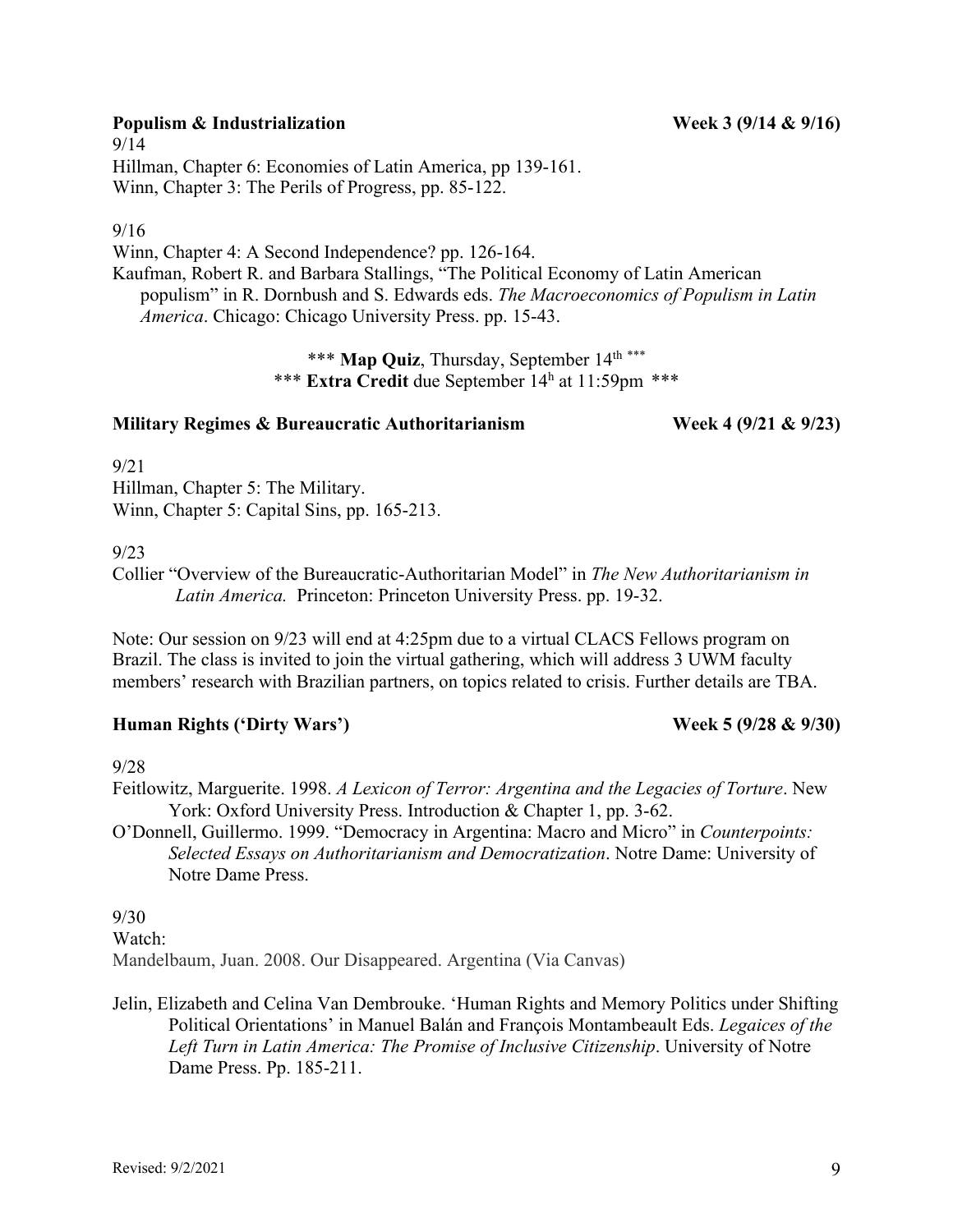Recommended:

Partnoy, Alicia. 1986. *The Little School: Tales of Disappearance and Survival in Argentina*. San Francisco: Cleis Press. (Available at the UWM Library)

## **Revolutionary Movements** Week 6 (10/5, 10/7)

10/5 Winn, Chapter 13: Making Revolution. pp. 525-578.

Dix, Robert. 1984 "Why Revolutions Succeed or Fail" in *Polity*, Vol. 16 No. 3 (Spring), pp. 423- 446.

10/7

### Cuba:

- Dominguez, Jorge. 1993. Cuba: The Secrets of Castro's Staying Power. *Foreign Affairs*. Spring. Social Policy and Economic Change in Cuba," in *Social Policies and Decentralization in Cuba: Change in the Context of 21st-Century Latin America*, eds.
- Jorge I. Domínguez, María del Carmen Zabala Argüelles, Mayra Espina Prieto, and Lorena G. Barberia (Cambridge, MA: David Rockefeller Center for Latin American Studies and Harvard University Press, 2017): 1-22.

### 10/12

Nicaragua & Central America:

- Anderson, Leslie E., and Lawrence Dodd. 2009. Nicaragua: Progress amid Regress? *Journal of Democracy*, Vol. 20(3): 153-167.
- Booth, John A., Christine J. Wade, and Thomas W. Walker. Chapter 5 ("Nicaragua") In *Understanding Central America: Global Forces, Rebellion, and Change*. 6th ed. Boulder, CO: Westview Press, 2014, 97-136.

## **Revolutions in Practice Week 7 (10/12)**

10/12

- Torres Pérez, Ricardo, and Claes Brundenius. "Cuban Socialism at 60: Old Aspirations and New Realities." In Claes Brundenius, ed., *Reflections on Socialism in the Twenty-First Century*. Cham, Switzerland: Springer, 2020. Chapter 8, 167-188.
- Grant, Julienne E. "¿Qué Bola?: What's New (and What Isn't) in Cuba." *International Journal of Legal Information*, 47 No. 3 (2019), 141-148.
- Colburn, Forrest D. 2019. The Decay of the Central American Left. *Journal of Democracy*, 30(3): 165-172.

\*\*\*Brief in-class exam review on Tuesday, Oct. 12th \*\*\* \*\*\***First Mid-Term Exam** Thursday, Oct. 14th \*\*\*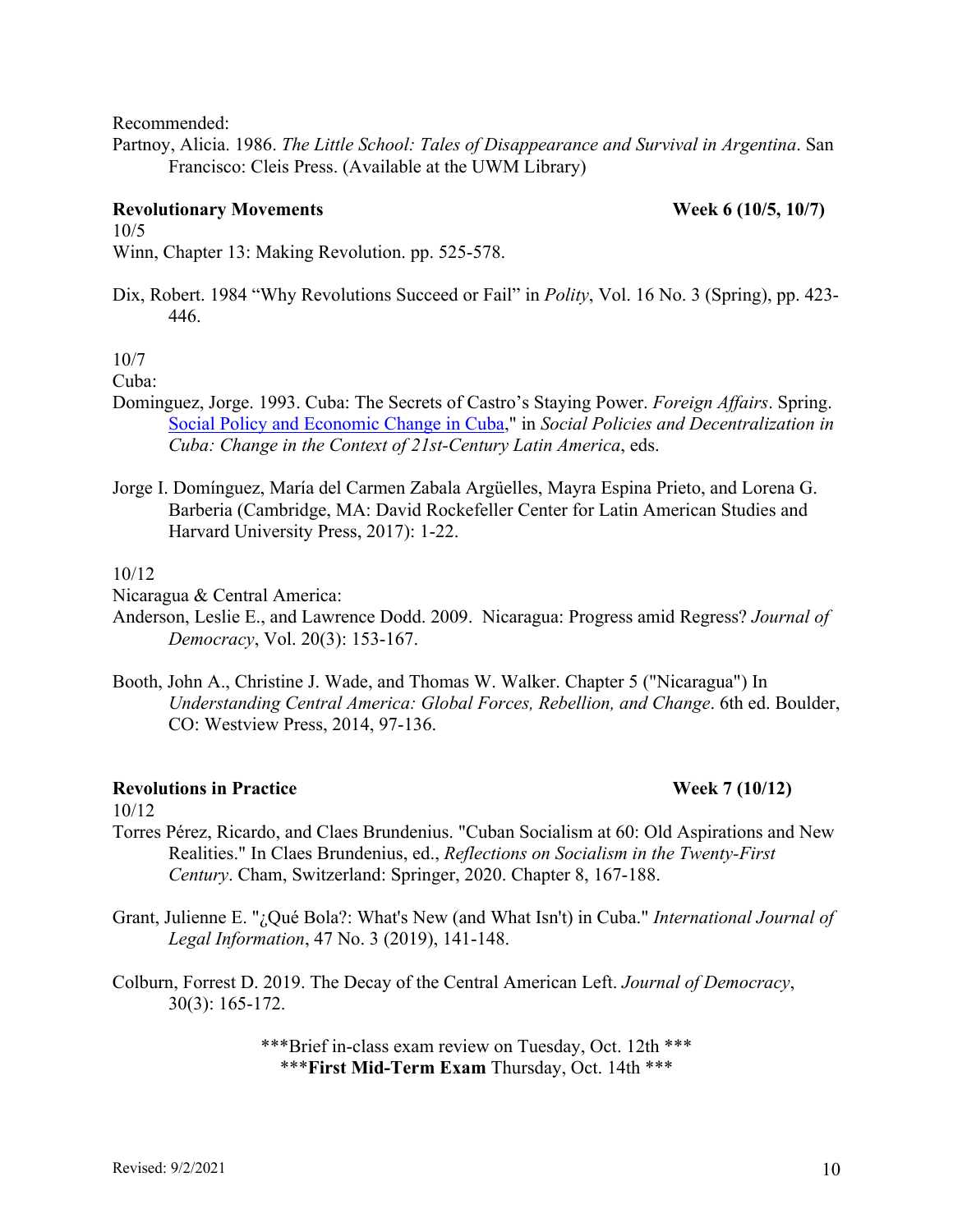## **Democratization Week 8 (10/19-10/21)**

10/19

O'Donnell, Guillermo & Philippe C. Schmitter. 1986. *Transitions from Authoritarian Rule*. Baltimore: Johns Hopkins University Press. pp. 7-36.

## 10/21

Schmitter, Phillipe, and Terry Lynn Karl. 19991. What democracy is…and is not. Journal of Democracy, 2(3) (Summer): 75-88.

Colburn, Forest. 2002. Fragile Democracies. *Current History*, 101(652)

\*\* Research Paper Proposal due Thursday, Oct. 21st \*\*\*

### **Democratic Consolidation Week 9 (10/26-10/28)**

10/26

Schedler, Andreas. 1998. What is Democratic Consolidation? *Journal of Democracy*, Vol.  $(4)2.$ 

Lagos, Marta. 2008. Latin America's Diversity of Views. Journal of Democracy. 19(1) (January): 111-125.

10/28

- Levitsky, Steven and Victoria Murillo. 2014. 'Building Institutions on Weak Foundations: Lessons from Latin America' in Daniel Brinks, Marcelo Leiras, and Scott Mainwaring, Eds. *Reflections on Uneven Democracies.* Baltimore: Johns Hopkins University Press.
- Brinks, Daniel, Steve Levitsky, and Victoria Murillo. 2019. Understanding Institutional Weakness: Power and Design in Latin American Institutions. *Cambridge Elements. {Selection}*

## **Neoliberal Economic Reform Week 10 (11/2-11/4)**

11/2

Green, Duncan. 1995. "Chapter 2: State versus Market: The Rise and Fall of Import Substitution" in *Silent Revolution*. New York: Monthly Review Press.

Green, Duncan. 1995. "Chapter 7: For & Against: The Politics of Neo-Liberalism" in *Silent Revolution*. New York: Monthly Review Press. pp 154-175.

## 11/4

Weyland, Kurt. 1996. Neopopulism and Neoliberalism in Latin America: Unexpected Affinities. *Studies in Comparative International Development*, 31(3): 3-31.

Case Study - Argentina:

Starr, Pamela K. 2003. Argentina: Anatomy of a Crisis Foretold. *Current History* (February).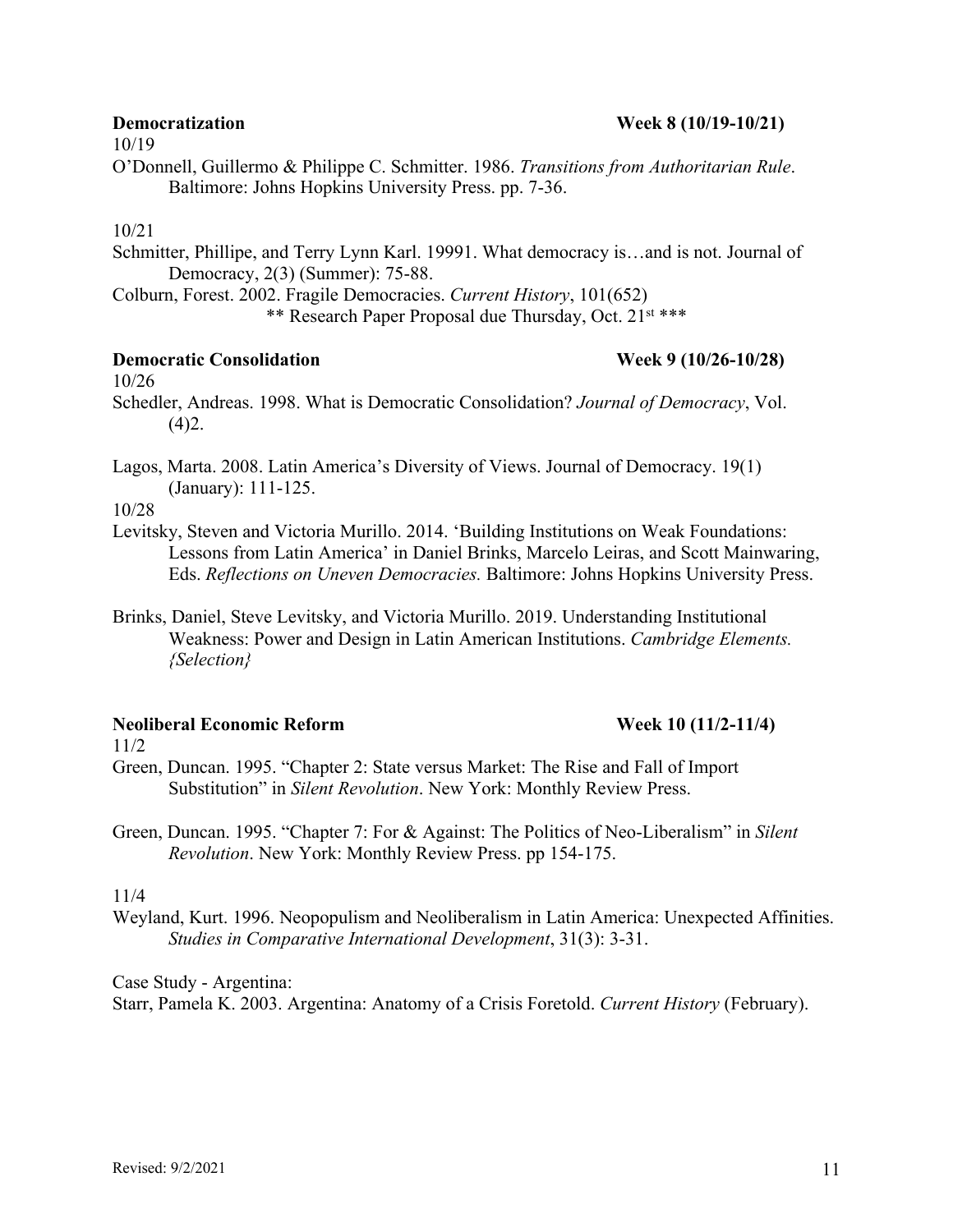### Revised: 9/2/2021 12

11/9

- Karl, Terry Lynn. 2000. "Economic Inequality and Democracy Instability" in *Journal of Democracy* 11.1: 149-156. (E-Reserves).
- McGuire, James W. 2012. "Social Policies in Latin America: Causes, Characteristics, and Consequences" in Peter K. Kingstone and Deborah J. Yashar, Eds. *Routledge Handbook of Latin American Politics,* pp. 319-332. New York: Routledge.

### 11/11

Case Study – Chile:

Huber, Evelyne, Jennifer Pribble, John Stevens. 2010. The Chilean left in power: achievements, failures, and omissions" in Kurt Weyland, Raúl Madrid and Wendy Hunter Eds. *Leftist Governments in Latin America*. New York, Cambridge University Press.

Case Study – Brazil:

Hunter, Wendy and Natasha Borges Sugiyama. 2017. "Bolsa Família: Success, Shortcomings, Limitations and Unknowns." In Peter Kingstone and Timothy Power Eds., *Democratic Brazil Emergent*. Pittsburgh: Pittsburgh University Press.

### **Race and Ethnicity Week 12 (11/16 & 11/18)**

11/16

Hillman, Chapter 9: Patters of 'Race,' Ethnicity, Class and Nationalism. {Skim}

Johnson, Ollie A. 2012. "Race, Politics, and Afro-Latin Americans" in Peter K. Kingstone and Deborah J. Yashar, Eds. *Routledge Handbook of Latin American Politics,* pp. 302-318. New York: Routledge.

### 11/18

Eaton, Kent. 2007. Backlash in Bolivia. *Politics and Society*.35(1):71-102.

### *Recommended:*

Yashar, Deborah. 1999. Contesting Citizenship: Indigenous Movements in Latin America. *Comparative Politics*, 31(1): 23-42.

Winn, Chapter 7: Children of the Sun, pp. 250-284.

Winn, Chapter 8: A question of color, pp. 291-322.

### **Women's Political Participation Week 13 (11/23)**

11/23 Hillman, Chapter 10: Women, Work, and Politics.

Baldez, Lisa. 2012. "Gender" in Peter K. Kingstone and Deborah J. Yashar, Eds. *Routledge Handbook of Latin American Politics,* pp. 319-332. New York: Routledge.

### **\*\* Thanksgiving November 25th \*\***

## \*\*\* **Research Paper Due**, Tuesday, November 30<sup>th</sup> \*\*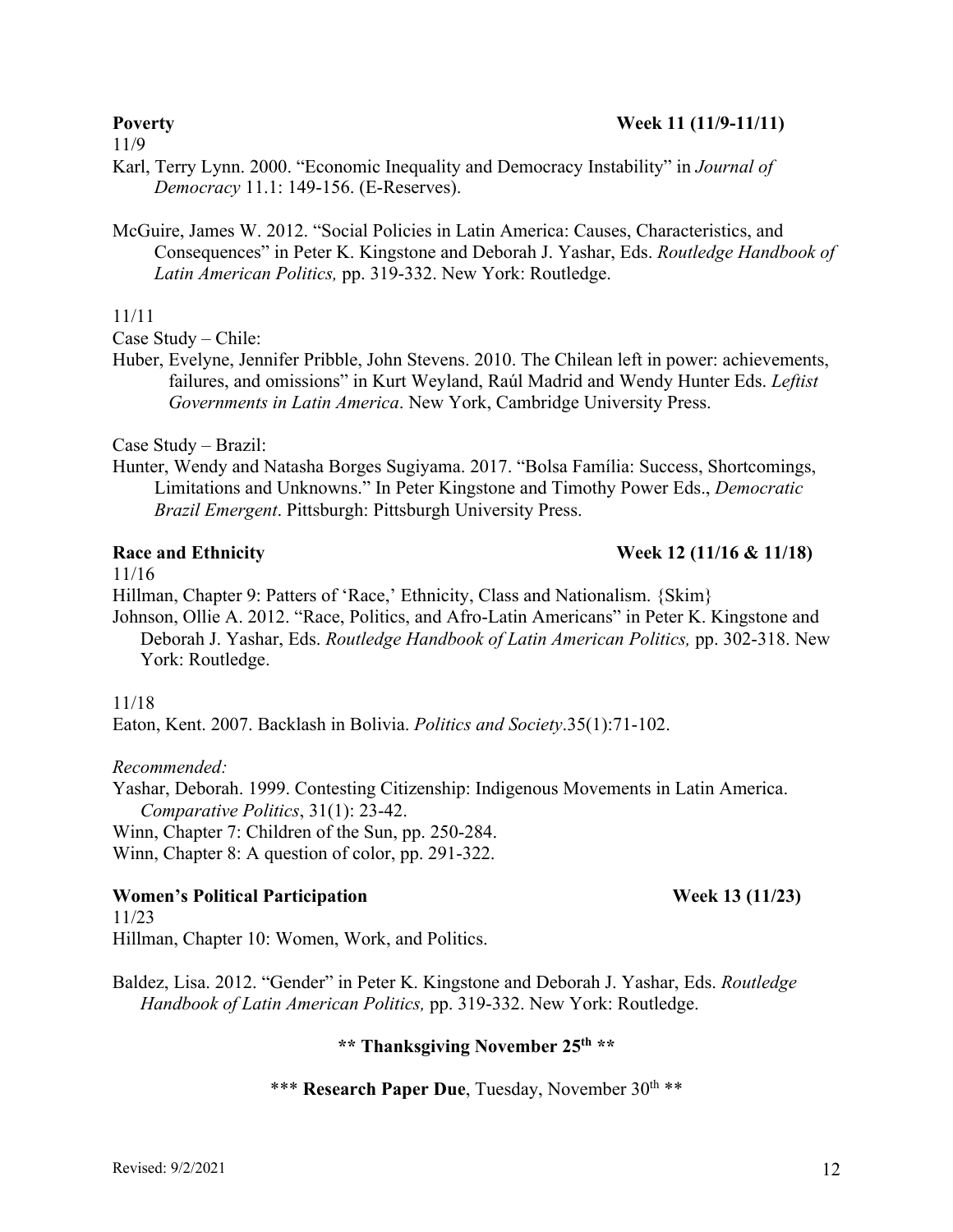11/30

- Mainwaring, Scott. 2012. From Representative Democracy to Participatory Competitive Authoritarianism: Hugo Chávez and Venezuelan Politics (Review Essay). *Perspectives on Politics,* 10(4) (December): 955-967.
- Thaler, Kai M. 2017. Nicaragua: A Return to Caudillismo. *Journal of Democracy*, 28(2): April, 157-169.

12/2

Power, Timothy J. and Wendy Hunter. 2018. Bolsonaro and Brazil's Illiberal Backlash. *Journal of Democracy,* Vol. 30(1): 68-82.

## **Democratic Survival & Breakdown Week 15 (12/7 & 12/9)**

12/7

Pérez-Liñán Aníbal and Scott Mainwaring. 2013. 'Democratic breakdown and survival' *Journal of Democracy*, Vol. 24(2): 123-137.

12/9

- Levistky, Steven and Daniel Ziblatt. 2018. *How Democracies Die*. New York: Crown Publishing. Introduction & Chapter 1.
- Levistky, Steven. 2018. Latin America's Shifting Politics. *Journal of Democracy*, 29(4): 102- 113.

## **Democratic Decline and COVID** Week 16 (12/14)

### 12/14

- Stokes, Susan. 2021. Video Lecture: LASA2021 Guillermo O'Donnell Democracy Award and Lectureship Susan C. Stokes, Latin American Studies Association. May 27, 2021. https://www.youtube.com/watch?v=9z44cY2UlW0 (Lecture starts about 8 mins into the recording, skip the Q/A).
- Pearson, Andy A., Andrea M. Prado, and Forrest D. Colburn. "Nicaragua's Surprising Response to COVID-19." *Journal of Global Health,* 10 No. 1 (June 2020), 1-5.
- Ortega, Francisco, and Michael Orsini. 2020. Governing COVID-19 without government in Brazil: Ignorance, neoliberal authoritarianism, and the collapse of public health leadership. *Global Public Health*, Issue 9.

\*\*\*Brief in class review on Tuesday, December 14<sup>th</sup> \*\*\* \*\*\* **Second Mid-Term Exam** held on December 16<sup>th</sup> \*\*\*